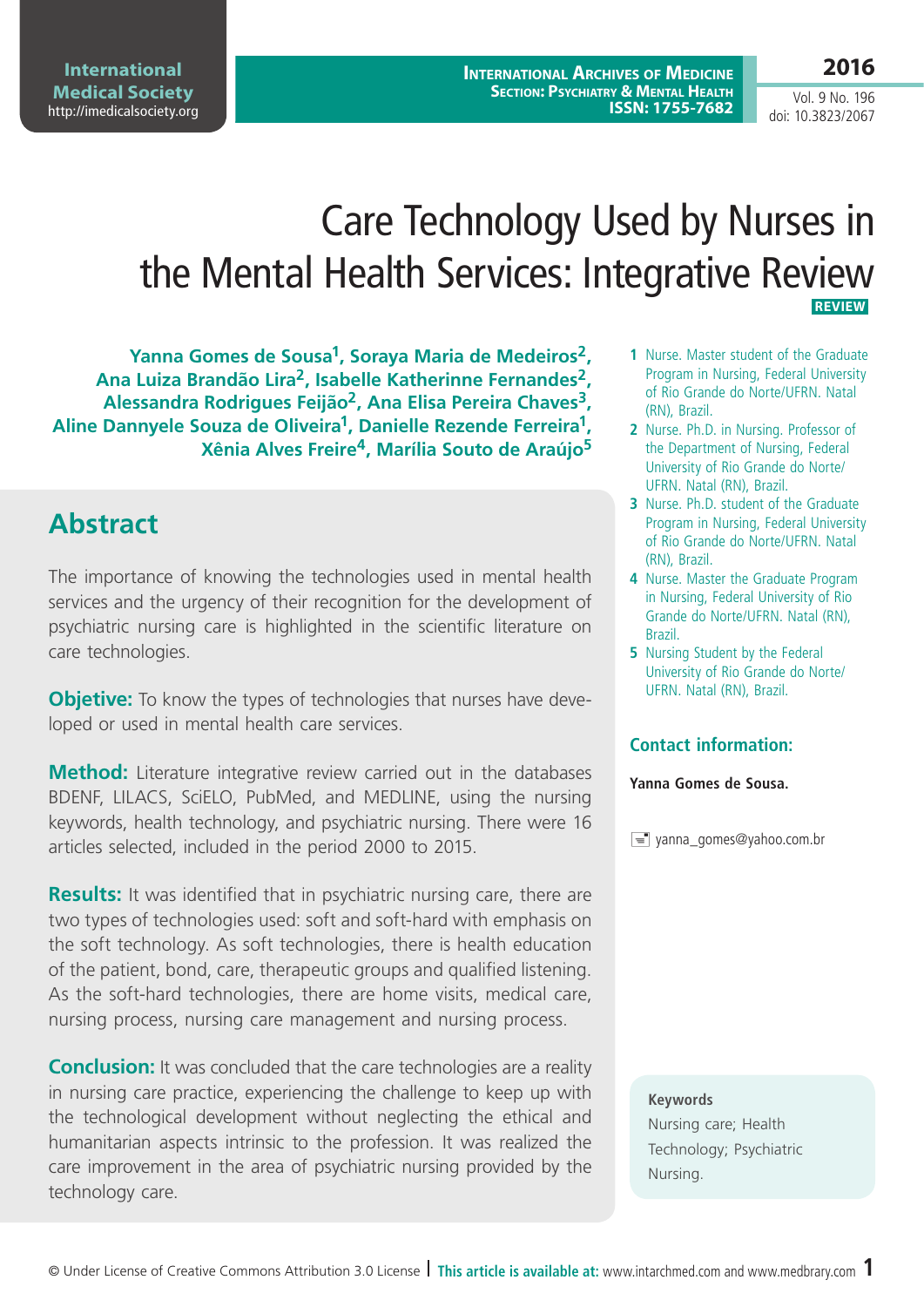Vol. 9 No. 196 doi: 10.3823/2067

**2016**

### **Introduction**

The Brazilian Psychiatric Reform is a reality that has aroused reactions and attention of the society with a continuous effort to bring about social changes in dealing with madness and understand it as a life phenomenon [1]. It is based in the United States and Italy deinstitutionalization concept and today it is discussed as part of health policies. It is sought to deconstruct the asylum logic of exclusion for new strategies of care to the subject in psychological distress. Currently, these concepts are evident in politics, legislation and care services to mental health in Brazil, [2].

Replacing the asylums, the Centers for Psychosocial Care (CAPS) were created, regulated by Ordinance 336/GM of 19 February 2002, by the Ministry of Health. Entitled as open mental health services, the CAPS break with the hospital paradigm and medicalization of madness and begins to promote the reintegration and psychosocial rehabilitation, recovery of autonomy and citizenship guided the entirety of devices present in psychiatric nursing actions.

Therefore, the Nursing care is undergoing a transformation process, and its challenged is to contribute to the change of the model asylum paradigm promoted by the psychiatric hospital for the psychosocial model. In this context, the current nursing practice in mental health is guided by the notion of care, as a complex and comprehensive action, which hosts the needs and subjectivities of each individual [3].

Care involves and develops actions, attitudes and behaviors that are based on scientific, technical, personal, cultural, social, economic, political and bio-psycho-spiritual knowledge, which seeks the promotion, maintenance and/or recovery of health, with dignity and wholeness humanity [4]. Psychiatric nursing care should have a technical-scientific basis, without losing the essence of humanization, observing the individual in full. The assistance provided to this population uses health care technologies in the work process.

The technology is the set of knowledge and assumptions related to methods, materials and products guiding the health care and work process, enabling the nursing practice, that is, developing nurses in a critical and reflexive way during their professional exercise [5]. The technologies can be classified into three categories: soft, which are the relationships and bonds; the soft-hard that they are the structured knowledge (theories); and the hard technologies that they are the material resources and equipment [6].

In the meantime, nursing care should seek to harmonize these three dimensions of technologies, which are crucial to the quality of care. In this perspective, the importance of production technology for innovations in health care and especially in psychiatric nursing are highlighted since it helps the organization of mental health services, forms of care which establish and innovates the professional practice [7].

Given the responsibility of the nurse together with the patients of the mental health services and knowing the complexity and specificity of psychiatric nursing care, this study has the objective to identify the scientific publications on the types of technologies that nurses have developed or used during care in the mental health services.

This study becomes relevant to psychiatric nursing by providing grants for clinical practice and highlights the need for reconstruction of a care model that aims care in all its magnitude.

### **Method**

This is an integrative review method that aims to integrate and synthesize the literature results and evidence from studies directed to particular topic or research problem, from independent studies. [8]

To operationalize this review, the following steps were followed: selection of the problem or research question; literature search, which included the definition of inclusion and exclusion criteria of the arti-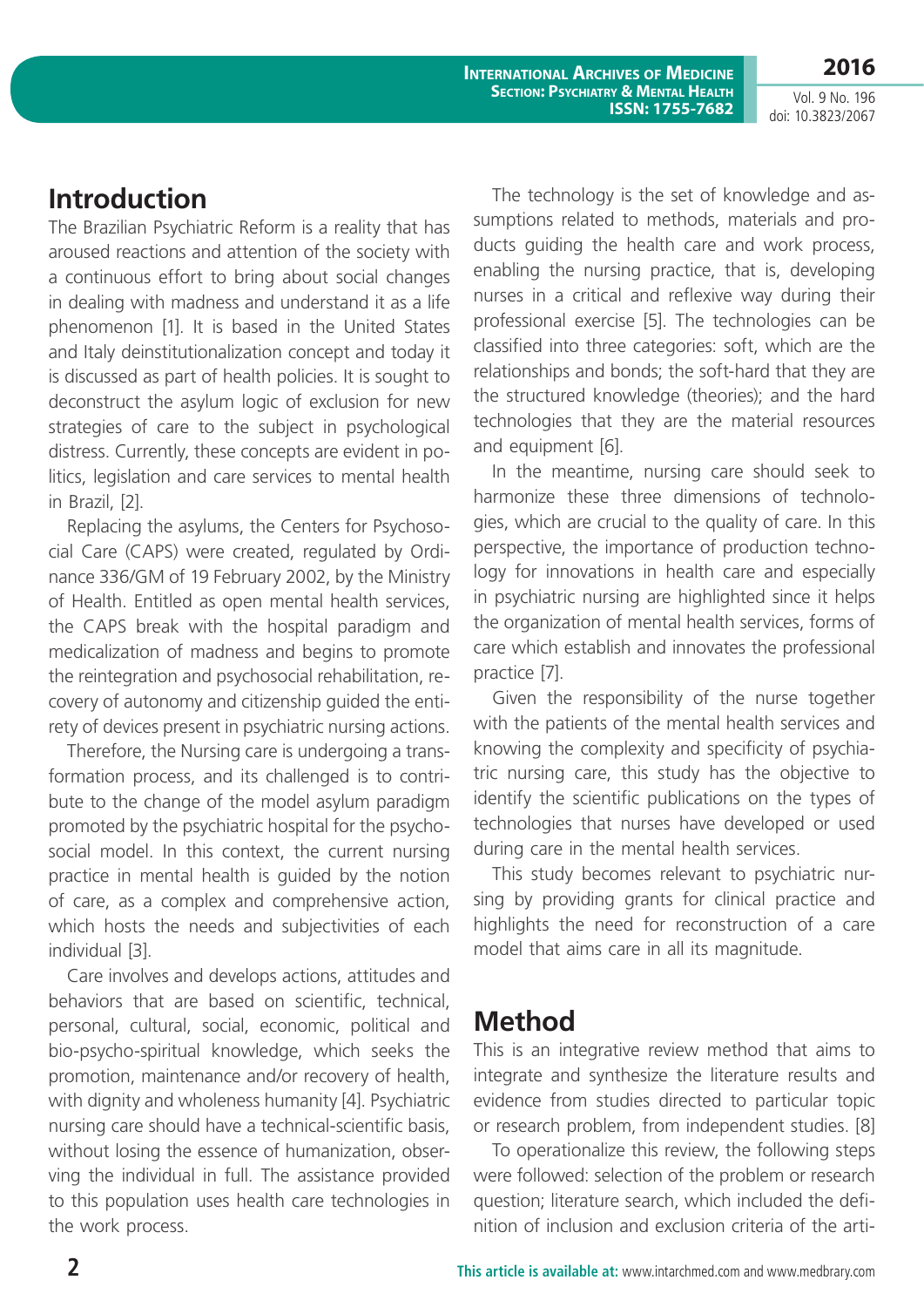Vol. 9 No. 196 doi: 10.3823/2067

**2016**

cles; evaluation of data to establish the information to be extracted from selected articles; interpretation of results; synthesis of data and presentation of the review. [9-10]

The literature search took place from October 2015 to January 2016, through the following databases: PUBMED, ScienceDirect (Elsevier), Medical Literature Analysis and Retrieval System Online - MED-LINE Complete (EBSCO), LILACS (Latino-American and Caribbean Health Sciences Literature), Scientific Electronic Library Online (SCIELO) and Bank of Nursing Data (BDENF).

The keywords used were: nursing care, health technology, and psychiatric nursing. The literature research was structured in three combinations: nursing care and health technology, nursing care, and psychiatric nursing and health technology and psychiatric nursing. In a second stage of the research through these keywords, it was proceeded to the critical analysis of the studies, excluding those not consistent with the criteria and the proposed research, as well as duplicate productions.

The inclusion criteria were defined as articles that addressed the proposed objective and published in the last 15 years (2000-2015), available electronically in full, classified as the original article, published in any language. Editorials, letters to the editor, works published in event annals, reflection articles, experience reports, duplicate publications and studies that did not address themes relevant to the review objective were excluded.

### **Results**

The synopsis of data about the findings by searching studies in the databases above, considering a combination of keywords, inclusion/exclusion criteria, and methodological variables are described in **Table 1**.

The literature review totaled 3,475 articles available in the six databases across the three mentioned combinations, as shown in **Table 1**. Following the exclusion criteria (temporal dimension, text not available in full, dissonant thematic and/or not answering the guiding question and duplicate studies), there were 149 studies remaining. They were analyzed to qualify them meeting the review objective to incorporate them into the scope of this article. Thus, there were 16 articles identified and included.

**Table 2** shows data of studies presented according to the journal, year of publication, article title,

**Table 1.** Distribution of selected studies in the literature review, according to databases and inclusion/exclusion criteria, Natal-RN, Brazil. 2016.

| <b>Database</b> | <b>Combinations</b> |                |                | Exclude/          | Selected Included |                |  |
|-----------------|---------------------|----------------|----------------|-------------------|-------------------|----------------|--|
|                 | 1a                  | 2 <sub>p</sub> | 3 <sup>c</sup> | <b>Duplicated</b> |                   |                |  |
| <b>MEDLINE</b>  | 213                 | 342            | 9              | 562               | 32                | 02             |  |
| <b>LILACS</b>   | 116                 | 58             | 6              | 176               | 17                | 04             |  |
| <b>PUBMED</b>   |                     | 1446 1069      | -35            | 2548              | 62                | O <sub>2</sub> |  |
| <b>SCIELO</b>   |                     | 22             |                | 20                | 10                | 0 <sup>3</sup> |  |
| <b>BDENF</b>    | 80                  | 74             | 04             | 153               | 28                | 05             |  |
| Total           | 1856                | 1565 54        |                | 3459              | 149               | 16             |  |

<sup>a</sup>: Nursing care and health technology. <sup>b</sup>: Nursing care and psychiatric nursing. <sup>c</sup>: Health technology and psychiatric nursing.

**Table 2.** Distribution of the articles, according to the year of publication, title, and objective. Natal-RN, Brazil. 2016.

| $N^{\circ}$ | Journal/<br>Year | <b>Title</b><br>of<br>the article                                    | <b>Objective</b><br><b>of</b><br>the study                                                                                                                                                                               | <b>Results</b>                                                                           | <b>Classification</b><br><b>Of The Care</b><br><b>Technology</b> |
|-------------|------------------|----------------------------------------------------------------------|--------------------------------------------------------------------------------------------------------------------------------------------------------------------------------------------------------------------------|------------------------------------------------------------------------------------------|------------------------------------------------------------------|
|             | Revista<br>2006  | Repercussions of<br>eletrônica de community therapy<br>participants. | Knowing the repercussions of Community Therapy $(CT)$<br>the Community Therapy in the used as suffering overcoming<br>enfermagem/ in the daily lives of its daily lives of people, residents<br>of the street community. | care technology, favoring the<br>strengthening and/or building<br>links and social area. | Soft<br>Technology                                               |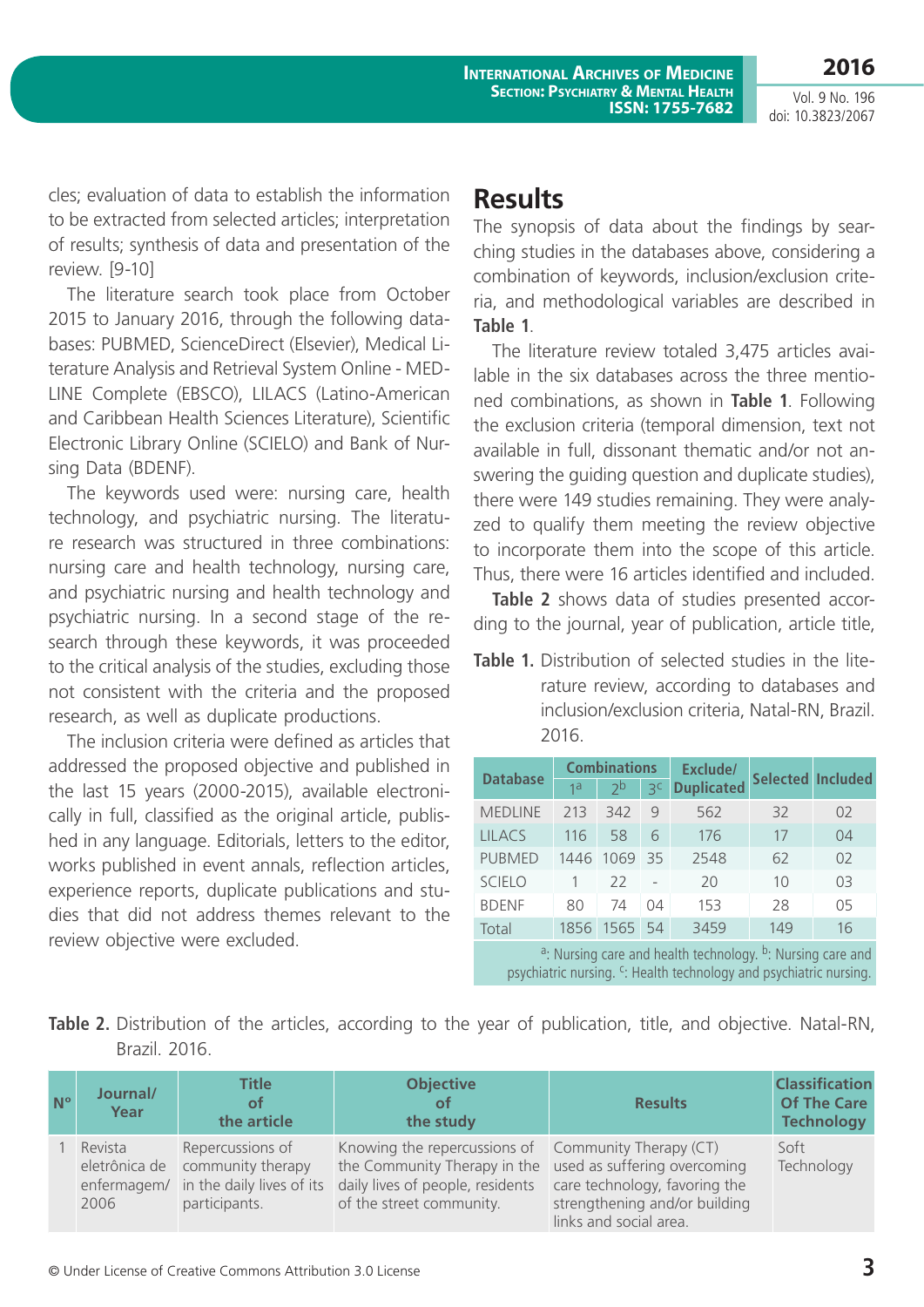| $N^{\circ}$    | Journal/<br>Year                                                    | <b>Title</b><br>$\circ$ f<br>the article                                                                                 | <b>Objective</b><br>$\circ$ f<br>the study                                                                                                                                | <b>Results</b>                                                                                                       | <b>Classification</b><br><b>Of The Care</b><br><b>Technology</b> |
|----------------|---------------------------------------------------------------------|--------------------------------------------------------------------------------------------------------------------------|---------------------------------------------------------------------------------------------------------------------------------------------------------------------------|----------------------------------------------------------------------------------------------------------------------|------------------------------------------------------------------|
| $\overline{2}$ | Revista Anna<br>Nery/2002                                           | Creative practice of psychiatric<br>nursing: factors involved in its<br>development.                                     | Analyzing the factors involved in the development Intersubjective care process.<br>of creative practice in psychiatric nursing based on<br>the socio-poetics approach.    |                                                                                                                      | Soft Technology                                                  |
| 3              | Revista de Escola<br>de Enfermagem da<br><b>USP/2007</b>            | Innovative practices for health care.                                                                                    | Reflecting on care in psychiatric nursing and<br>mental health area.                                                                                                      | Dialogue, creativity, bond, and host.                                                                                | Soft Technology                                                  |
| $\overline{4}$ | Revista de Escola<br>de Enfermagem da<br><b>USP/2002</b>            | Contradictions in speech and<br>practice of nursing in mental health<br>day services.                                    | Describing the concepts of how nursing work<br>processes is promoted in mental health services.                                                                           | Guidance actions for self-care                                                                                       | Soft Technology                                                  |
| 5              | Jornal Psychiatr Ment<br>Health Nurs/2003                           | Patients' conceptions of how health<br>processes are promoted in mental<br>health nursing. A qualitative study.          | Describing the activities of nurses focusing on the<br>care and the mentally ill patient.                                                                                 | Drug treatment, psychotherapy, and different<br>self-care workshops.                                                 | Soft Technology                                                  |
| 6              | Rev. Latino-Am.<br>Enfermagem 2003                                  | The nurse in the mental health<br>team - the CERSAMS case of Belo<br>Horizonte.                                          | Reflecting on the nurse's performance from new<br>attitudes and new proposals for work in assisting<br>the patient in the Psychosocial Care Center.                       | Use of creativity and innovative instruments<br>(therapeutic activities) in professional practice.                   | Soft Technology                                                  |
| 7              | Rev. Latino-Am.<br>Enfermagem 2003                                  | Nurses' performance in psychosocial<br>care centers historical implications of<br>psychiatric nursing.                   | Presenting some considerations on the use of<br>soft technologies, such as group activities and<br>reception of patients, offered in Psychosocial Care<br>Centers (CAPS). | Forming groups to perform therapeutic<br>workshops.                                                                  | Soft Technology                                                  |
| $\,8\,$        | Revista da Rede<br>de Enfermagem<br>do Nordeste - Rev.<br>Rene/2009 | The (re) invention of technologies<br>in the context of psychosocial<br>care centers: reception and group<br>activities. | Analyzing the practice of nurses in Open Mental<br>Health Services of the South and Southwest of<br>Minas Gerais.                                                         | Individual approach and differentiated<br>assistance for general care, medication<br>administration and home visits. | Soft Technology                                                  |
| 9              | Revista Mental/2008                                                 | The psychotherapeutic intervention<br>in mental health nursing: Concepts<br>and Challenges.                              | Promoting and advocating for effective<br>psychotherapeutic interventions, as an<br>autonomous Nursing intervention.                                                      | Psychotherapeutic interventions.                                                                                     | Soft Technology                                                  |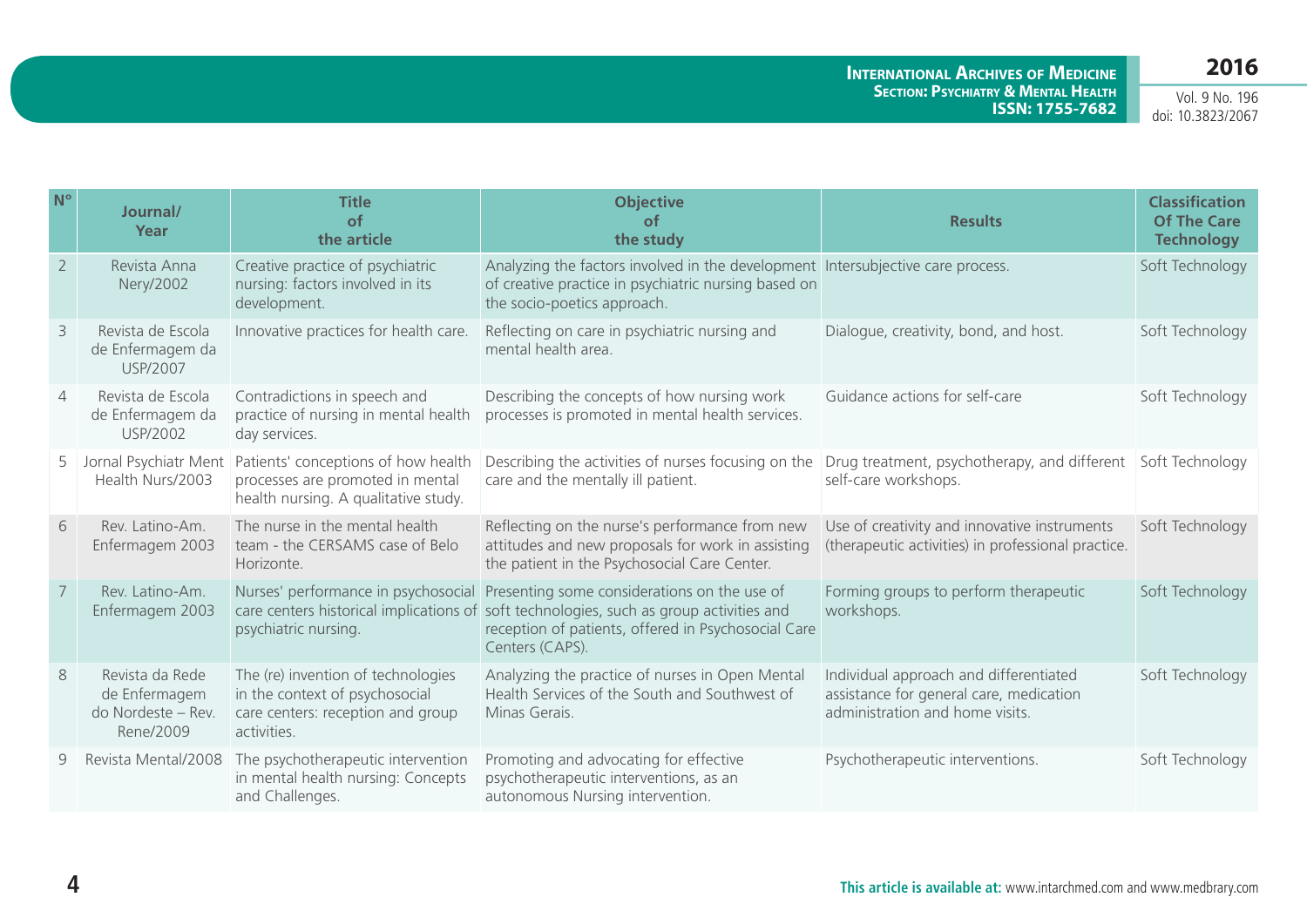Vol. 9 No. 196 doi: 10.3823/2067

| $N^{\circ}$ | Journal/<br>Year                                            | <b>Title</b><br>of<br>the article                                                        | <b>Objective</b><br><b>of</b><br>the study                                                                                                      | <b>Results</b>                                                                                                                                                                                                                                   | <b>Classification</b><br><b>Of The Care</b><br><b>Technology</b> |  |  |
|-------------|-------------------------------------------------------------|------------------------------------------------------------------------------------------|-------------------------------------------------------------------------------------------------------------------------------------------------|--------------------------------------------------------------------------------------------------------------------------------------------------------------------------------------------------------------------------------------------------|------------------------------------------------------------------|--|--|
| 10          | Revista Portuguesa<br>de Enfermagem de<br>Saúde Mental/2014 | Doings of nurses at a psychiatric<br>hospitalization unit of a university<br>hospital.   | Identifying the doings of nurses at a psychiatric<br>hospitalization unit at a university hospital.                                             | The results show the understanding of<br>new concepts that guide mental health<br>care, in which host, full and individual care<br>and consideration of the subjectivity of the<br>patients quide this practice.                                 | Soft Technology                                                  |  |  |
| 11          | Rev. bras.<br>Enferm/2011                                   | The role of art in psychosocial care<br>centers - CAPS.                                  | Artistic approach in care developed in<br>Psychosocial Care Centers.                                                                            | The art-based activities are used for the<br>psychosocial rehabilitation.                                                                                                                                                                        | Soft Technology                                                  |  |  |
| 12          | Rev. bras.<br>Enferm/2003                                   | Therapeutic workshops for healthy<br>lifestyle habits: an experience report              | Subsidizing a theoretical and critical reflection<br>on the principled and practical approach to<br>therapeutic workshops and health education. | It is observed that the contemplation of<br>these perspectives allows the perception of<br>singularities and life histories of individuals<br>with mental disorders.                                                                             | Soft Technology                                                  |  |  |
| 13          | Revista Anna<br>Nery/2010                                   | Emergency mental health: the<br>practice of nursing staff during the<br>hospitalization. | Knowing how to develop nursing practice in<br>emergency situations to inpatients.                                                               | In nursing care, the importance of dialogue is<br>needed as the first intervention by the person<br>who needs emergency care.                                                                                                                    | Soft Technology                                                  |  |  |
| 14          | Rev. enferm.<br><b>UERJ/2008</b>                            | Painting new paths: the home visit<br>in mental health as a nursing care<br>instrument.  | Analysis of household daily psychiatric patient<br>discharged from the hospital, through home<br>visits.                                        | Home visits showed the importance of family<br>participation and the subject in a continuous<br>process of care, allowing the nurse to build a<br>creative, supportive and sensitive care, which<br>allows the subjects new contracts with life. | Soft Technology                                                  |  |  |
| 15          | Revista Anna<br>Nery/2008                                   | Nursing practice in open mental<br>health services.                                      | Examining the characteristics of the nursing work<br>on a inpatient psychiatric unit.                                                           | Assistance focuses on the clinical model/<br>protocol.                                                                                                                                                                                           | Soft-Hard<br>Technology                                          |  |  |
| 16          | Rev. Enfermagem.<br><b>UERJ/2008</b>                        | The nursing work process in the<br>psychiatric inpatient unit.                           | Identifying interventions that nurses currently use<br>in psychiatric home care.                                                                | Nurses use a wide range of interventions such Soft-Hard<br>as consultation, visit and deal with therapeutic Technology<br>activity.                                                                                                              |                                                                  |  |  |
|             | <b>Source:</b> Database of the authors (2016)               |                                                                                          |                                                                                                                                                 |                                                                                                                                                                                                                                                  |                                                                  |  |  |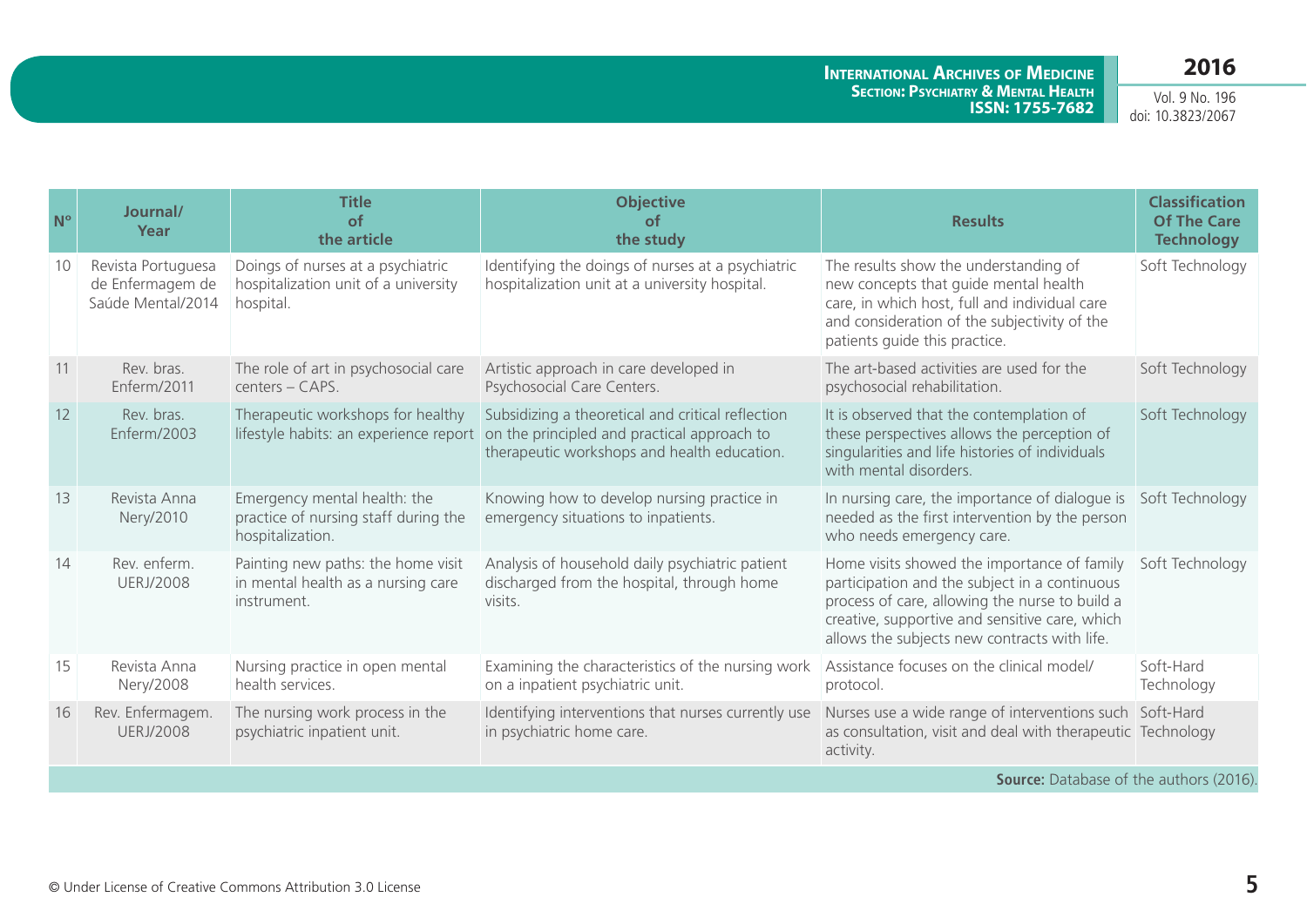Vol. 9 No. 196 doi: 10.3823/2067

**2016**



the purpose of the study, results and care technology classification used in nursing care.

For the years of publication of articles on this study, it was found that in the period studied, 2003 (18.75%) and 2008 (18.75%) stood out with the highest quantitative research with three publications each. It is important to highlight national and international journals with the school Journal of Nursing Ana Nery highlighted with three publications (18.75%).

Analyzing the use of care technologies in psychiatric nursing care, there was a predominance of soft technologies, addressed in 14 (84.5%) publications, followed by soft-hard technologies, as outlined in **Figure 1**.

The theme analysis enabled categorize, interpret and group similar data. Thus, the group allowed the synthesis of knowledge covered in the literature, divided according to the care technologies used by nurses in mental health services.

## **Discussion**

There was an increase in publications over the years related to the use of care technologies in the healthcare practice of psychiatric nursing in the years analyzed. In the process of the nursing work, there were important care joints through the use of the technologies.

Technology in Nursing is a set of systematized knowledge (scientific and empirical), in a constant process of innovation, which is applied by the nursing professionals in their work process to reach a goal permeated by reflection, interpretation, and analysis, and it is subsidized by their professional and human experience. The characteristic of technology in nursing is not generalized peculiar behavior, so it is adapted to the different situations to provide an individual and proper care to the individual [11].

The psychiatric nursing through the creation of new facilities in mental health and (re) integration of mental health services in the public health service acquired new approaches, new principles, values and looks to people in psychological distress [12]. Thus, it boosted most appropriate ways of care to madness in the family, social and cultural of the individual.

In the analyzed studies, the use of two types of technologies predominated, the soft and soft-hard technologies. However, the soft technology, which is the technology of interrelationships was more present in the selected studies of this review.

#### **Soft technology to promote psychiatric nursing care**

The establishment of human relationships is imperative when it comes to mental illness. The support in the therapeutic monitoring involves not only a set of nursing techniques but care production from the subjectivity and uniqueness of the individual [13].

In the context of mental health, the relationship between professional and individual is permeated by access, bond, and subjectivities, and the nurse works the autonomy of those who are being taken care. With this, the psychiatric nursing integrates the act of caring related to the different forms of interaction with the patient [14].

The mental disorder affects the patients´ quality of life and the family, compromising the mental health of all its members, who are exposed to daily contact with the unpredictable behavior of the patient.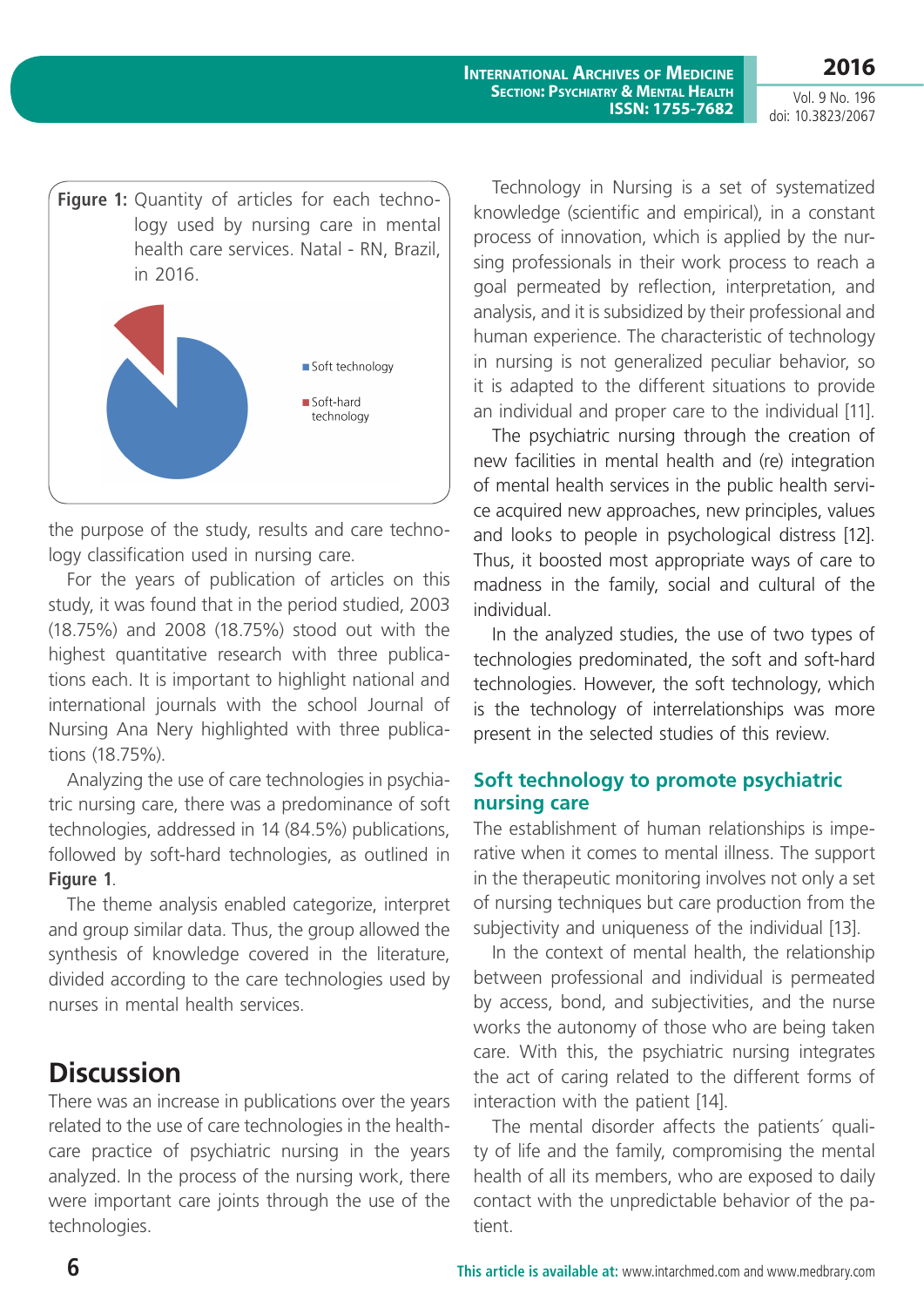**2016**

The caring practice implemented by the nursing staff in mental health search interdisciplinarity in the actions developed in the health-disease process. In this context, nursing within its range of action on health promotion has sought new directions for the care becomes alive and human and thus more effective.

The soft technology development in psychiatric nursing care allows solving everyday problems sometimes imposed by the psychiatric diagnosis, so the nurse seeks a new point of view as a way that allows the (re) integration in the community.

The psychiatric therapeutic environment that most develops soft technology in Brazil is the Centers for Psychosocial Care through individualized therapeutic singular projects that include clinical care associated with psychotherapeutic treatment. Therapeutic workshops are included in the psychotherapy, which contributes to the search for alternatives to recover the well-being of each to recover that mental health becomes a human being worthy to return to live in society. In this therapeutic environment, art is used in its various expressions, although in some cases the ownership of their conceptual field by mental health technicians are still incipient [15].

In studies [16, 17, 18, 19, 20, 21, 22] addressing the soft technology, group work, and the therapeutic workshops were the most cited strategies and aimed mainly at the production of new alternatives to develop care psychiatric nursing. In this case, the systematization of nursing care values the biopsychosocial influences on the process of disease and provide appropriate conditions for the development of new humanistic practices, critical and reflective in mental health services.

#### **Soft-hard technology to promote psychiatric nursing care**

Regarding the studies [23, 24] using the soft-hard technology, there is the nursing consultation and the use of the clinical protocol. Structured knowledge organizes knowledge, professional practice and recognize the biological determinants of mental illness in this care reality through institutionalizing practices.

The development of the nursing consultation and the use of protocols are also present in the systematization of care in mental health services, assignments supported by the policy.

Nursing professionals perform activities such as group assistance in psychotherapeutic workshops and individual consultations such as nursing consultation in psychiatric nursing, administering medications, checking vital signs, guidance and supervision of hygiene, the use supervision of the drug with correct dose and schedule, screening, care, observation, psychiatric clinical events, when necessary there is accompaniment hospitalization to the general hospital for the patient if having a crisis or freak out beyond the systematization of the nursing process (development and participation in the construction of individualized treatment plan).

The use of soft-hard technology by nurses in mental health services provides a context of transformation of psychiatric care and has sought the reversal of knowledge about the body to enhance the knowledge on the subject, based on the criticism of crystallized structures knowledge and building new possibilities for action, centered on the principle of horizontality, autonomy, temporality, needs, desires, exchanges and possibilities. [25]

#### **Conclusions**

Observing the implementation of care technologies use in the area of psychiatric nursing is not an assertive away from our reality. Numerous studies have reported technological incorporations in care nursing practice, and literature review helped to check such aspects.

The aware use of certain technology should be emancipatory, designed and realized by a set of assumptions articulated that allow nurses to freedom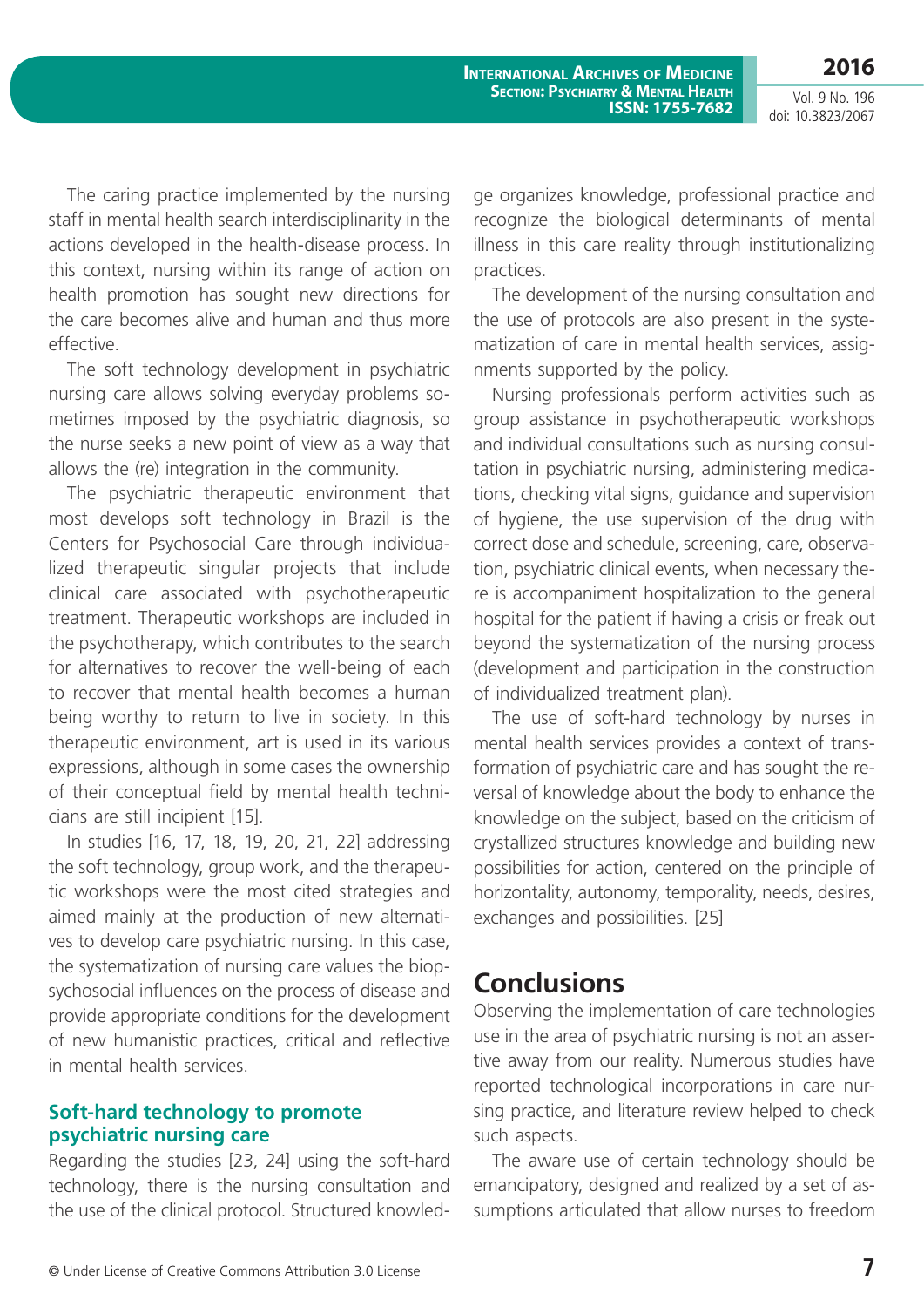and autonomy, and the individual is a subject to his care process a citizenship perspective.

Studies report care technology incorporations in care nursing practice in mental health services and this review allowed to establish these facts. It was observed in the selected articles, the use of soft and soft-hard technology and it also reveals the concern of psychiatric nurses to provide more targeted and effective assistance respecting the unique needs in the bio-psycho-socio-cultural perspective of the individual.

Nurses must take new tools that can contribute to the success of the therapeutic process of the patients in the mental health services, and so every day seek to reframe the nursing practices in Psychiatry and develop technologies that reach effectively more people and a better possible way. Understanding the influence and significance of technology has an extraordinary importance, especially because it influences a contemporary care practice aimed at an innovative and generator of a conscious and deliberate practice.

#### **References**

- **1.** Diego B, Jacileide G, Arnoldo MFN de, Andiara BAC de. Reforma psiquiátrica brasileira: conhecimentos dos profissionais de saúde do serviço de atendimento móvel de urgência. Esc. Anna Nery [Internet]. 2013 June [cited 2015 Nov 06]; 17 2): 227-233.
- **2.** Amarante P. Saúde Mental e Atenção psicossocial. Rio de Janeiro: Fiocruz; 2007
- **3.** Maria DLC de, Agnes O. Fazeres dos enfermeiros em uma unidade de internação psiquiátrica de um hospital universitário. Rev. bras. enferm. [Internet]. 2011 Aug [cited 2015 Out 05] ; 64( 4): 698-703.
- **4.** Maia AR, Erdmann AL, Carraro TE, Radunz V. Princípios do Cuidar. In: O Processo de Cuidar, Ensinar e Aprender o Fenômeno das Drogas: A redução das demanda. Módulo 04. Curso de Especialização no Fenômeno das Drogas. Florianópolis (SC): UFSC - Departamento de Enfermagem; 2003.
- **5.** Nietsche EA. Tecnologia emancipatória: possibilidade para a práxis de enfermagem. Ijuí: Ed. UNIJUÍ; 2000.
- **6.** Merhy EE. et al. Em busca de ferramentas analisadoras das tecnologias em saúde: a informação e o dia a dia de um serviço, interrogando e gerindo trabalho em saúde. In: Merhy EE. Praxis en salud un desafío para lo publico. São Paulo: Hucitec, 1997.
- **7.** Correa MB. Tecnologia In: Cattani AD, organizador. Trabalho e Tecnologia: dicionário crítico. 2ª ed. Petrópolis (RJ): Vozes; 1999. p. 251-57
- **8.** Broome ME. Integrative literature reviews for the development of concepts. In Rodgers BL, Knafl KA. Editors. Concept Development in Nursing. W.B. Saunders Co., Philadelphia, PA.1993; pp. 231-50.
- **9.** Whittemore R, Knafl K. The integrative review: updated methodology. J Adv Nurs [Internet]. 2005 [acesso em 01 nov 2015]; 52(5):546-53.
- **10.** Souza MT, Silva MD, Carvalho R. Revisão integrativa: o que é e como fazer. Einstein. 2010; 8(1):102-6.
- **11.** Ramos IC. Promoção da saúde mental de adolescentes renais crônicas : a tecnologia leve no cuidado de enfermagem. 2013. 160 f. Tese (Doutorado em Enfermagem) - Universidade Federal do Ceará. Faculdade de Farmácia, Odontologia e Enfermagem, Fortaleza, 2013.
- **12.** Adriana F. et al. Estudo das experiências da reforma psiquiátrica - Concepções de sujeito, comunidade e práticas terapêuticas. Rev. Mnemosine Vol.6, nº1, p. 111-133 (2010)
- **13.** Gonçalves RW, Vieira FS, Delgado PGG. Política de Saúde Mental no Brasil: evolução do gasto federal entre 2001 e 2009. Rev. Saúde Pública [Internet]. 2012 Feb [cited 2015 Dez 09] 46( 1)51-58.
- **14.** Galera SAF, Luiz MAV. Principais conceitos da abordagem sistêmica em cuidados de enfermagem ao indivíduo e sua família. Rev Esc Enferm USP. 2002; 36(2):141-7.
- **15.** Kantorski LP, Pinho LB de, Saeki T, Souza MCBM e. Relacionamento terapêutico e ensino de enfermagem psiquiátrica e saúde mental: tendências no Estado de São Paulo. Rev. esc. enferm. USP [Internet]. 2005 Sep [cited 2016 Jan 10] ; 39( 3): 317-324.
- **16.** Barros S, Oliveira MAF de, Silva ALA e. Práticas inovadoras para o cuidado em saúde. *Revista da Escola de Enfermagem da USP*, [Internet]. 2007 [cited 2015 Dez 09] v. 41, p. 815-819.
- **17.** Kirschbaum DIR, Paula Flora PKC de. Contradições no discurso e na prática do trabalho de enfermagem nos serviços-dia de saúde mental. Rev. esc. enferm. USP [Internet]. 2002 June [cited 2016 Jan 09] ; 36( 2): 170-176.
- **18.** Jormfeldt H, Svedberg P, Arvidsson B. Nurses conceptions of how health processes are promoted in mental health nursing. J Psychiatr Ment Health Nurs. 2003 Oct; 10(5):608-15.
- **19.** Silveira MR da, Alves M. O enfermeiro na equipe de saúde mental: o caso dos CERSAMS de Belo Horizonte. Rev. Latino-Am. Enfermagem [Internet]. 2003 Oct [cited 2015 Dez 12]; 11( 5): 645-651.
- **20.** Antonio JA de, Emília ACM, Angélica MA de. Atuação do enfermeiro nos centros de atenção psicossocial: implicações históricas da enfermagem psiquiátrica | Rev. Rene, Fortaleza, v. 10, n. 2, abr./jun.2009